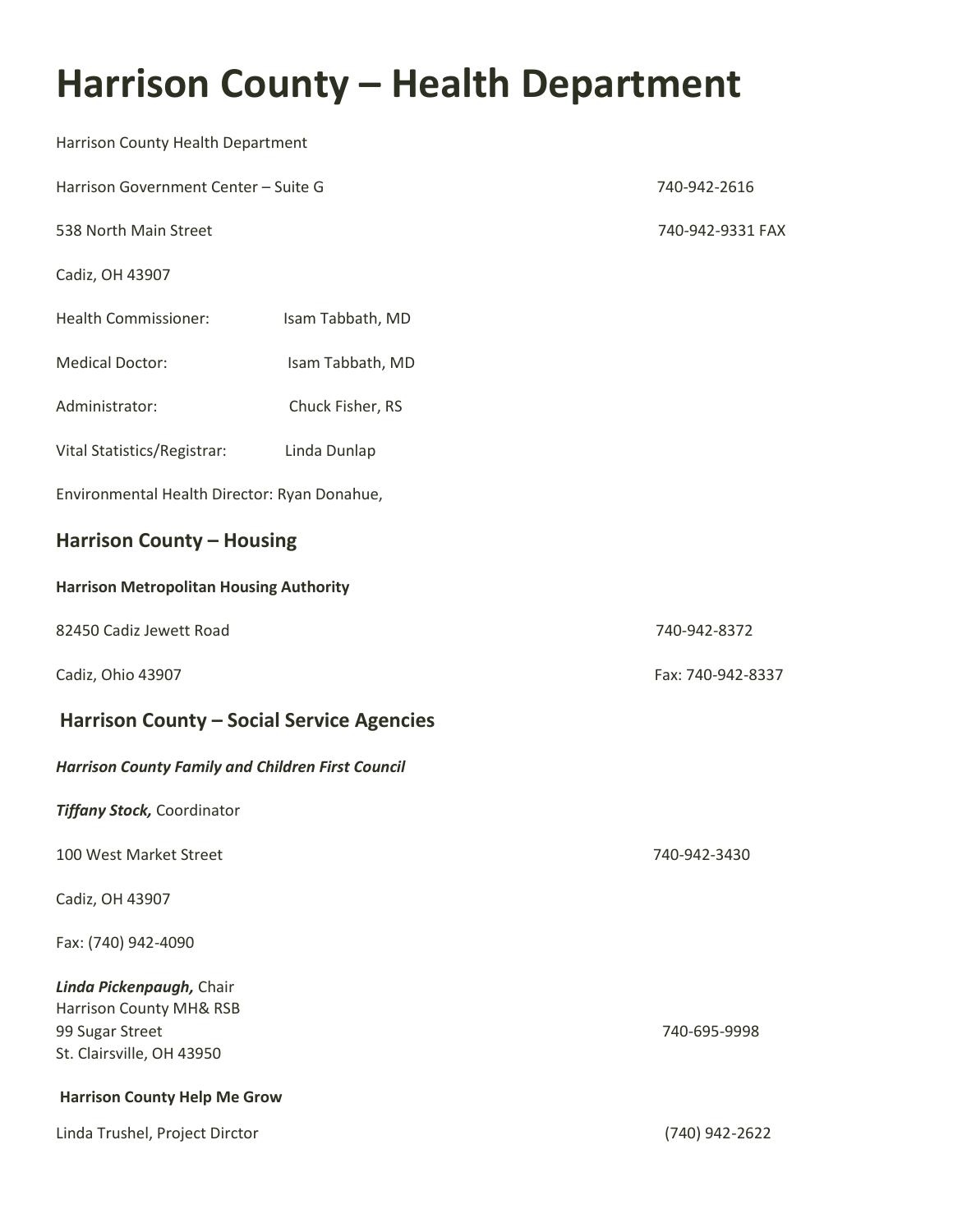| 115 Warren St.                                                                                                                                                                                  | Fax: (740) 942-1342                   |
|-------------------------------------------------------------------------------------------------------------------------------------------------------------------------------------------------|---------------------------------------|
| Cadiz, OH 43907                                                                                                                                                                                 |                                       |
| <b>Harcatus Tri-County Community Action Organization</b><br>(serving Carroll, Harrison and Tuscarawas counties)<br>Charles Lorenz, Executive Director<br>220 Grant Street<br>Dennison, OH 44621 | (740) 922-0933<br>fax: (740) 922-4128 |
| <b>Programs Available through Harcatus</b>                                                                                                                                                      |                                       |
| The Child and Adult Care Food Program (CACFP)                                                                                                                                                   |                                       |
| In Harrison, Carroll, Tuscarawas, Coshocton, Columbiana, Holmes, Wayne, and Jefferson Counties contact:                                                                                         |                                       |
| Rhonda Bigler                                                                                                                                                                                   | (740) 922-0933, ext. 211              |
|                                                                                                                                                                                                 | 1-800-299-0933                        |
| <b>Community Services Block Grant</b>                                                                                                                                                           |                                       |
| Winter Crisis and Summer Cooling Program                                                                                                                                                        |                                       |
| <b>Michele Lucas, Program Director</b>                                                                                                                                                          |                                       |
| <b>Family Support Office Locations</b>                                                                                                                                                          |                                       |
|                                                                                                                                                                                                 |                                       |
| <b>Harrison County Office</b>                                                                                                                                                                   |                                       |
| 122 South Main Street                                                                                                                                                                           | 740-942-8886                          |
| Cadiz, OH 43907                                                                                                                                                                                 | 740-942-2348 Fax                      |
| <b>Harcatus Housing &amp; Weatherization</b>                                                                                                                                                    |                                       |
| 508 Grant Street                                                                                                                                                                                | 740-922-6692                          |
| Dennison, Ohio 44621                                                                                                                                                                            | 740-922-1007 Fax                      |
| <b>HARCATUS Tri-County Head Start</b>                                                                                                                                                           |                                       |
| have sites in Tuscarawas, Carroll, and Harrison Counties.                                                                                                                                       |                                       |
| <b>Retired Seniors Volunteer Program</b>                                                                                                                                                        |                                       |
| <b>The Senior Nutrition Program</b>                                                                                                                                                             |                                       |
| Harcatus Tri-County C.A.O., Inc.                                                                                                                                                                |                                       |
| 220 Grant Street                                                                                                                                                                                | 740-922-6880                          |
| Dennison, Ohio 44621                                                                                                                                                                            | 740-922-4128 Fax                      |
|                                                                                                                                                                                                 |                                       |

**HARCATUS Training & Employment Division** 740-922-1083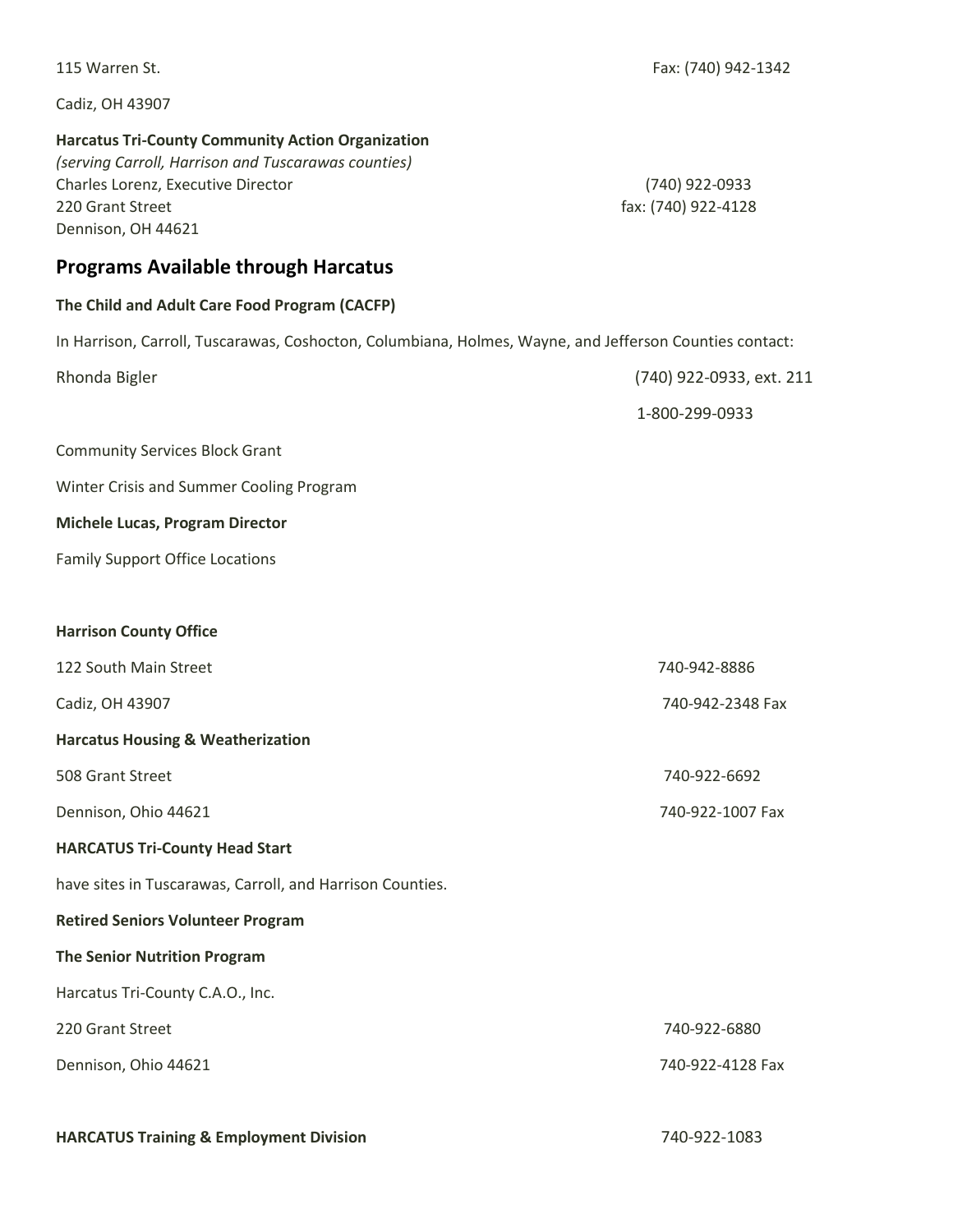| In-School Youth Program                                                   |                                   |              |
|---------------------------------------------------------------------------|-----------------------------------|--------------|
| Out-of-School Youth Program For Youth Planning to Study After High School |                                   |              |
| <b>Case Management</b>                                                    |                                   |              |
| Contact Caralee Menapace & Cindy Hatfield                                 |                                   |              |
| <b>Goodwill Industries</b>                                                |                                   | 740-264-7200 |
| <b>Harrison County Departments</b>                                        |                                   |              |
| <b>Job and Family Services</b>                                            |                                   | 800-960-7820 |
|                                                                           | After hour emergency 740-942-2428 |              |
| <b>Child Support Enforcement Agency</b>                                   |                                   | 800-455-5355 |
|                                                                           | After hour emergency 740-942-2428 |              |
| <b>Public Children Services Agency</b>                                    |                                   | 800-960-7820 |
|                                                                           | After hour emergency 740-942-2197 |              |
| <b>Harrison County Connections</b>                                        |                                   | 800-960-7820 |
|                                                                           | After hour emergency 740-942-2428 |              |
| <b>COAD Early Child Care &amp; Education</b>                              |                                   | 330-364-8882 |
|                                                                           |                                   | 800-577-2276 |
| <b>OSU Extension Office</b>                                               |                                   | 740-942-8823 |
| <b>Community Housing Improvement Program (CHIP)</b>                       |                                   | 614-378-3485 |
| <b>Emergency Home Repairs/Handicapped Accessibility Modifications</b>     |                                   | 740-439-4478 |
| <b>Very Low Income Housing Repair Program</b>                             |                                   | 740-374-7291 |
|                                                                           |                                   |              |
| <b>Easter Seals</b>                                                       |                                   | 304-242-1390 |
|                                                                           |                                   | 800-677-1390 |
| <b>Harrison County Rural Transit</b>                                      |                                   | 740-942-1369 |
|                                                                           |                                   |              |
| Food/Clothing                                                             |                                   |              |
|                                                                           |                                   |              |
| <b>Cadiz Food Pantry</b>                                                  |                                   | 740-942-4300 |
| <b>Freeport, Tipp &amp; Deersville Food Pantry</b>                        |                                   | 740-658-3813 |